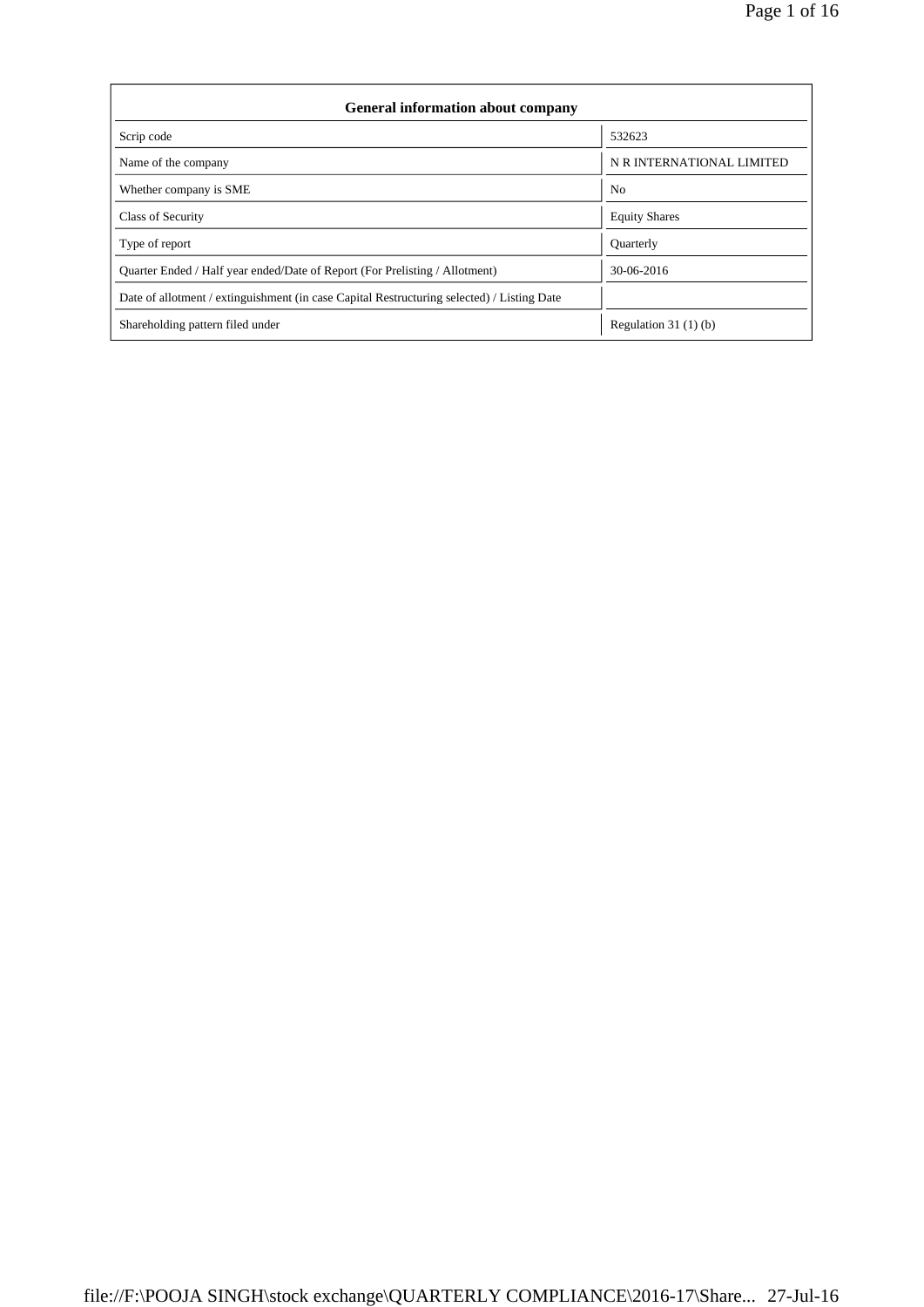| Sr. No. | <b>Particular</b>                                                                      | Yes/No         |
|---------|----------------------------------------------------------------------------------------|----------------|
|         | Whether the Listed Entity has issued any partly paid up shares?                        | N <sub>o</sub> |
|         | Whether the Listed Entity has issued any Convertible Securities?                       | No.            |
|         | Whether the Listed Entity has issued any Warrants?                                     | N <sub>0</sub> |
|         | Whether the Listed Entity has any shares against which depository receipts are issued? | N <sub>0</sub> |
|         | Whether the Listed Entity has any shares in locked-in?                                 | N <sub>0</sub> |
| 6       | Whether any shares held by promoters are pledge or otherwise encumbered?               | N <sub>0</sub> |
|         | Whether company has equity shares with differential voting rights?                     | N <sub>o</sub> |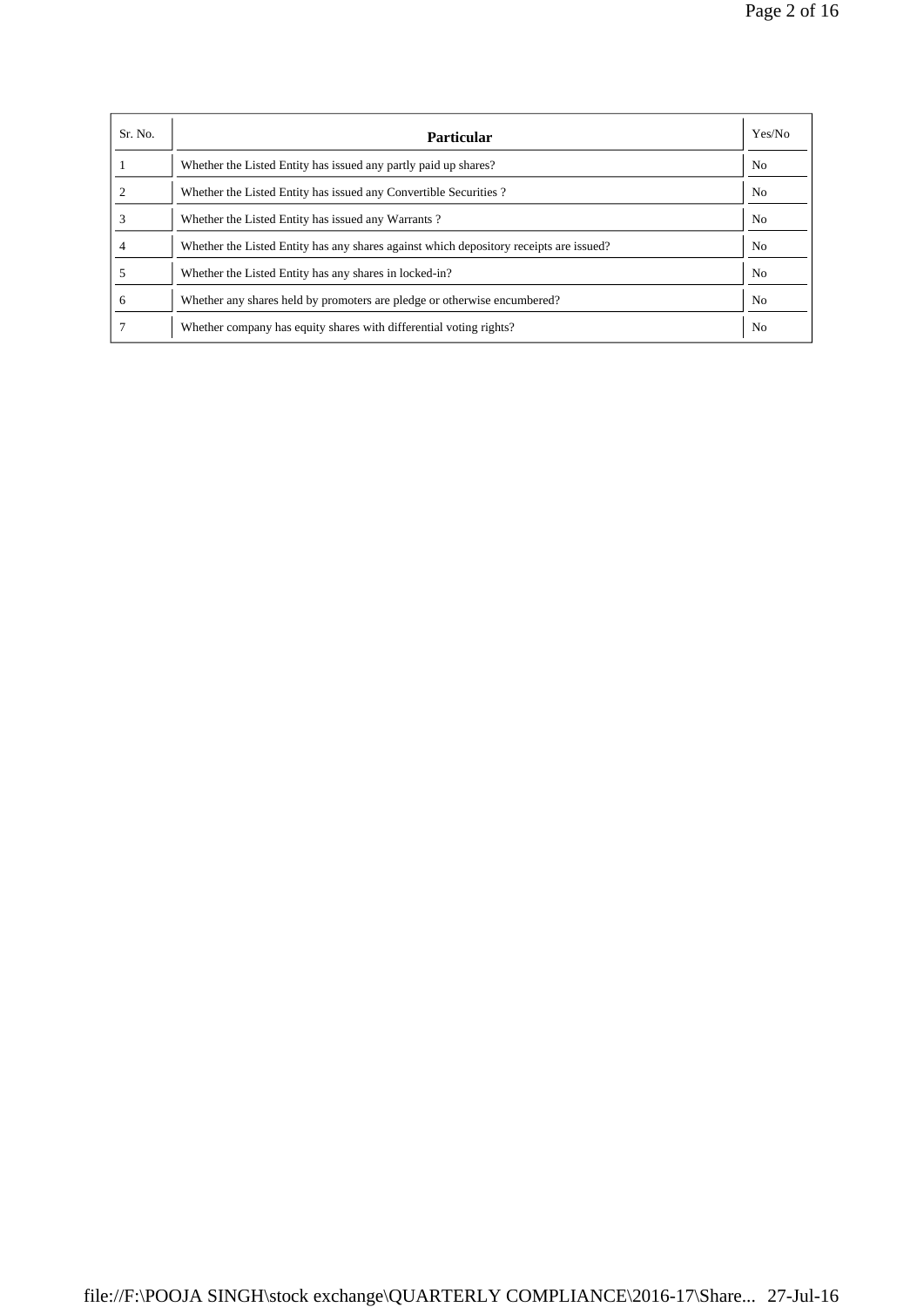|                 |                                           |                         |                         |                                 |                                    |                                                                     | Table I - Summary Statement holding of specified securities |                |                                                                  |          |                                 |  |  |
|-----------------|-------------------------------------------|-------------------------|-------------------------|---------------------------------|------------------------------------|---------------------------------------------------------------------|-------------------------------------------------------------|----------------|------------------------------------------------------------------|----------|---------------------------------|--|--|
|                 |                                           |                         | No. of                  | No.<br><b>Of</b>                | No. Of                             | Total nos.<br>shares<br>held<br>$(VII) =$<br>$(IV)+(V)$<br>$+ (VI)$ | as a % of<br>total no. of<br>shares<br>(calculated          | Shareholding   | Number of Voting Rights held in each<br>class of securities (IX) |          |                                 |  |  |
| Category<br>(I) | Category<br>of<br>shareholder             | Nos. Of<br>shareholders | fully paid<br>up equity | Partly<br>paid-<br>up           | shares<br>underlying<br>Depository |                                                                     |                                                             | as per         | No of Voting (XIV) Rights                                        |          |                                 |  |  |
|                 | (II)                                      | (III)                   | shares<br>held $(IV)$   | equity<br>shares<br>held<br>(V) | Receipts<br>(VI)                   |                                                                     | SCRR.<br>1957) (VIII)<br>As a % of<br>$(A+B+C2)$            | Class eg:<br>X | Class<br>eg:y                                                    | Total    | Total as<br>a % of<br>$(A+B+C)$ |  |  |
| (A)             | Promoter<br>$\&$<br>Promoter<br>Group     | 8                       | 6525912                 |                                 |                                    | 6525912                                                             | 61.14                                                       | 6525912        |                                                                  | 6525912  | 61.14                           |  |  |
| (B)             | Public                                    | 4347                    | 4148483                 |                                 |                                    | 4148483                                                             | 38.86                                                       | 4148483        |                                                                  | 4148483  | 38.86                           |  |  |
| (C)             | Non<br>Promoter-<br>Non Public            |                         |                         |                                 |                                    |                                                                     |                                                             |                |                                                                  |          |                                 |  |  |
| (C1)            | <b>Shares</b><br>underlying<br><b>DRs</b> |                         |                         |                                 |                                    |                                                                     |                                                             |                |                                                                  |          |                                 |  |  |
| (C2)            | Shares held<br>by<br>Employee<br>Trusts   |                         |                         |                                 |                                    |                                                                     |                                                             |                |                                                                  |          |                                 |  |  |
|                 | Total                                     | 4355                    | 10674395                |                                 |                                    | 10674395                                                            |                                                             | 10674395       |                                                                  | 10674395 | 100                             |  |  |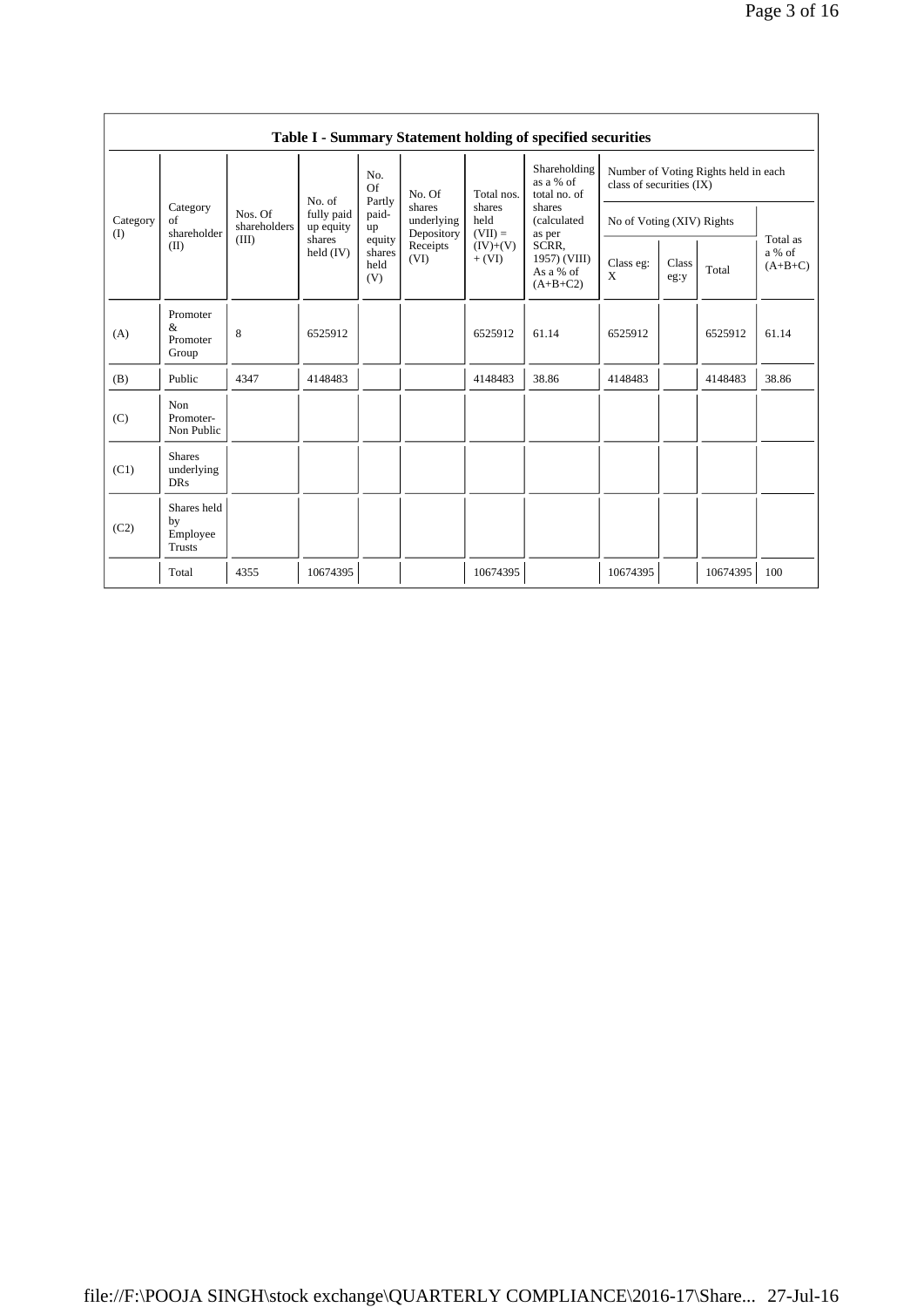|          |                                                |                                                 |                                       |                                                                                                                                    | Table I - Summary Statement holding of specified securities |                                                            |                                                                                                |                                                                               |                                                         |                            |                                                         |                                           |
|----------|------------------------------------------------|-------------------------------------------------|---------------------------------------|------------------------------------------------------------------------------------------------------------------------------------|-------------------------------------------------------------|------------------------------------------------------------|------------------------------------------------------------------------------------------------|-------------------------------------------------------------------------------|---------------------------------------------------------|----------------------------|---------------------------------------------------------|-------------------------------------------|
| Category | Category<br>$\sigma$ f                         | No. Of<br><b>Shares</b><br>Underlying           | No. of<br><b>Shares</b><br>Underlying | Shareholding,<br>as $a\%$<br>No. Of<br>assuming full<br><b>Shares</b><br>conversion of<br>Underlying<br>convertible<br>Outstanding |                                                             | Number of<br>Locked in<br>shares (XII)<br>securities (as a |                                                                                                | Number of<br><b>Shares</b><br>pledged or<br>otherwise<br>encumbered<br>(XIII) |                                                         | Number of<br>equity shares |                                                         |                                           |
| (I)      | shareholder<br>(II)                            | Outstanding<br>convertible<br>securities<br>(X) | Outstanding<br>Warrants<br>$(X_i)$    | securities<br>and No. Of<br>Warrants<br>(Xi)(a)                                                                                    | convertible                                                 |                                                            | percentage of<br>diluted share<br>capital) $(XI)=$<br>$(VII)+(X)$ As a<br>$%$ of<br>$(A+B+C2)$ | No.<br>(a)                                                                    | As a<br>$%$ of<br>total<br><b>Shares</b><br>held<br>(b) | No.<br>(a)                 | As a<br>$%$ of<br>total<br><b>Shares</b><br>held<br>(b) | held in<br>dematerialized<br>form $(XIV)$ |
| (A)      | Promoter<br>&<br>Promoter<br>Group             |                                                 |                                       |                                                                                                                                    | 61.14                                                       |                                                            |                                                                                                |                                                                               |                                                         | 6525912                    |                                                         |                                           |
| (B)      | Public                                         |                                                 |                                       |                                                                                                                                    | 38.86                                                       |                                                            |                                                                                                |                                                                               |                                                         | 3078441                    |                                                         |                                           |
| (C)      | Non<br>Promoter-<br>Non Public                 |                                                 |                                       |                                                                                                                                    |                                                             |                                                            |                                                                                                |                                                                               |                                                         |                            |                                                         |                                           |
| (C1)     | <b>Shares</b><br>underlying<br><b>DRs</b>      |                                                 |                                       |                                                                                                                                    |                                                             |                                                            |                                                                                                |                                                                               |                                                         |                            |                                                         |                                           |
| (C2)     | Shares held<br>by<br>Employee<br><b>Trusts</b> |                                                 |                                       |                                                                                                                                    |                                                             |                                                            |                                                                                                |                                                                               |                                                         |                            |                                                         |                                           |
|          | Total                                          |                                                 |                                       |                                                                                                                                    |                                                             |                                                            |                                                                                                |                                                                               |                                                         | 9604353                    |                                                         |                                           |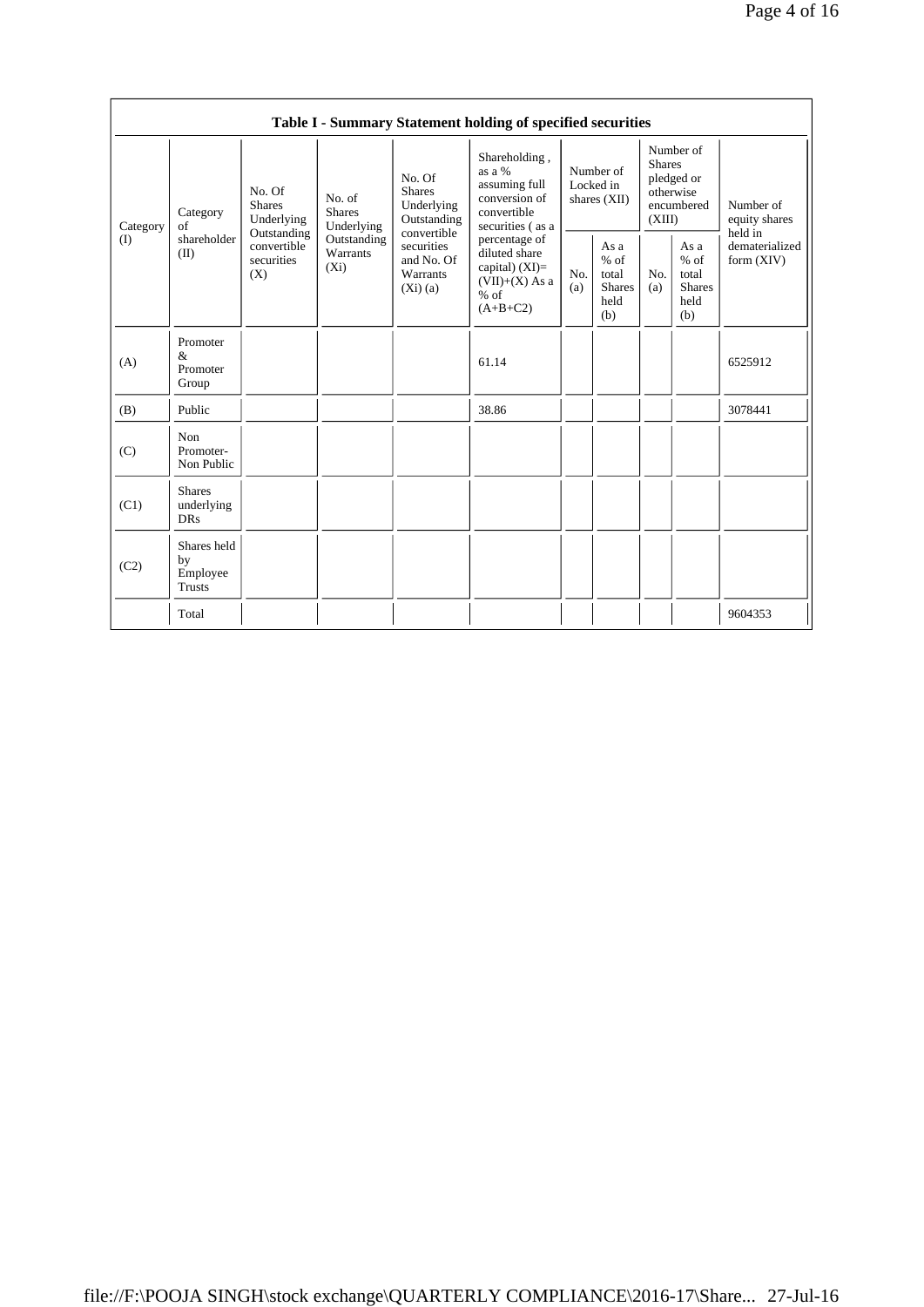|                                                                                                | Table II - Statement showing shareholding pattern of the Promoter and Promoter Group                                |                                  |                                   |                                 |                          |                        |                                                     |                           |               |                                      |                                 |
|------------------------------------------------------------------------------------------------|---------------------------------------------------------------------------------------------------------------------|----------------------------------|-----------------------------------|---------------------------------|--------------------------|------------------------|-----------------------------------------------------|---------------------------|---------------|--------------------------------------|---------------------------------|
|                                                                                                |                                                                                                                     |                                  | No. of                            | No.<br>Of<br>Partly             | No. Of<br>shares         | Total nos.<br>shares   | Shareholding<br>as a % of<br>total no. of<br>shares | class of securities (IX)  |               | Number of Voting Rights held in each |                                 |
| Sr.                                                                                            | Category &<br>Name of the<br>Shareholders (I)                                                                       | Nos. Of<br>shareholders<br>(III) | fully paid<br>up equity<br>shares | paid-<br>up                     | underlying<br>Depository | held<br>$(VII) =$      | (calculated<br>as per                               | No of Voting (XIV) Rights |               | Total<br>as a %                      |                                 |
|                                                                                                |                                                                                                                     |                                  | held $(IV)$                       | equity<br>shares<br>held<br>(V) | Receipts<br>(VI)         | $(IV)+(V)$<br>$+ (VI)$ | SCRR,<br>1957) (VIII)<br>As a % of<br>$(A+B+C2)$    | Class eg:<br>X            | Class<br>eg:y | Total                                | of<br>Total<br>Voting<br>rights |
| A                                                                                              | Table II - Statement showing shareholding pattern of the Promoter and Promoter Group                                |                                  |                                   |                                 |                          |                        |                                                     |                           |               |                                      |                                 |
| (1)                                                                                            | Indian                                                                                                              |                                  |                                   |                                 |                          |                        |                                                     |                           |               |                                      |                                 |
| (a)                                                                                            | Individuals/Hindu<br>undivided Family                                                                               | $\,$ 8 $\,$                      | 6525912                           |                                 |                          | 6525912                | 61.14                                               | 6525912                   |               | 6525912                              | 61.14                           |
| Sub-Total<br>(A)(1)                                                                            |                                                                                                                     | 8                                | 6525912                           |                                 |                          | 6525912                | 61.14                                               | 6525912                   |               | 6525912                              | 61.14                           |
| (2)                                                                                            | Foreign                                                                                                             |                                  |                                   |                                 |                          |                        |                                                     |                           |               |                                      |                                 |
| Total<br>Shareholding<br>of Promoter<br>and<br>Promoter<br>Group $(A)=$<br>$(A)(1)+(A)$<br>(2) |                                                                                                                     | 8                                | 6525912                           |                                 |                          | 6525912                | 61.14                                               | 6525912                   |               | 6525912                              | 61.14                           |
| B                                                                                              | Table III - Statement showing shareholding pattern of the Public shareholder                                        |                                  |                                   |                                 |                          |                        |                                                     |                           |               |                                      |                                 |
| (1)                                                                                            | Institutions                                                                                                        |                                  |                                   |                                 |                          |                        |                                                     |                           |               |                                      |                                 |
| (a)                                                                                            | <b>Mutual Funds</b>                                                                                                 | $\mathbf{1}$                     | 2850                              |                                 |                          | 2850                   | 0.03                                                | 2850                      |               | 2850                                 | 0.03                            |
| (f)                                                                                            | Financial<br>Institutions/<br><b>Banks</b>                                                                          | 1                                | 600                               |                                 |                          | 600                    | 0.01                                                | 600                       |               | 600                                  | 0.01                            |
| Sub-Total<br>(B)(1)                                                                            |                                                                                                                     | 2                                | 3450                              |                                 |                          | 3450                   | 0.03                                                | 3450                      |               | 3450                                 | 0.03                            |
| (3)                                                                                            | Non-institutions                                                                                                    |                                  |                                   |                                 |                          |                        |                                                     |                           |               |                                      |                                 |
| (a(i))                                                                                         | Individuals -<br>i.Individual<br>shareholders<br>holding nominal<br>share capital up<br>to Rs. 2 lakhs.             | 4286                             | 1904506                           |                                 |                          | 1904506                | 17.84                                               | 1904506                   |               | 1904506                              | 17.84                           |
| (a(ii))                                                                                        | Individuals - ii.<br>Individual<br>shareholders<br>holding nominal<br>share capital in<br>excess of Rs. 2<br>lakhs. | 4                                | 358190                            |                                 |                          | 358190                 | 3.36                                                | 358190                    |               | 358190                               | 3.36                            |
| (e)                                                                                            | Any Other<br>(specify)                                                                                              | 55                               | 1882337                           |                                 |                          | 1882337                | 17.63                                               | 1882337                   |               | 1882337                              | 17.63                           |
| Sub-Total<br>(B)(3)                                                                            |                                                                                                                     | 4345                             | 4145033                           |                                 |                          | 4145033                | 38.83                                               | 4145033                   |               | 4145033                              | 38.83                           |
| <b>Total Public</b><br>Shareholding<br>$(B)=(B)(1)+$<br>$(B)(2)+(B)$<br>(3)                    |                                                                                                                     | 4347                             | 4148483                           |                                 |                          | 4148483                | 38.86                                               | 4148483                   |               | 4148483                              | 38.86                           |
| ${\bf C}$                                                                                      | Table IV - Statement showing shareholding pattern of the Non Promoter- Non Public shareholder                       |                                  |                                   |                                 |                          |                        |                                                     |                           |               |                                      |                                 |
| Total<br>$(A+B+C2)$                                                                            |                                                                                                                     | 4355                             | 10674395                          |                                 |                          | 10674395               | 100                                                 | 10674395                  |               | 10674395                             | 100                             |
| Total                                                                                          |                                                                                                                     | 4355                             | 10674395                          |                                 |                          | 10674395               |                                                     | 10674395                  |               | 10674395                             | 100                             |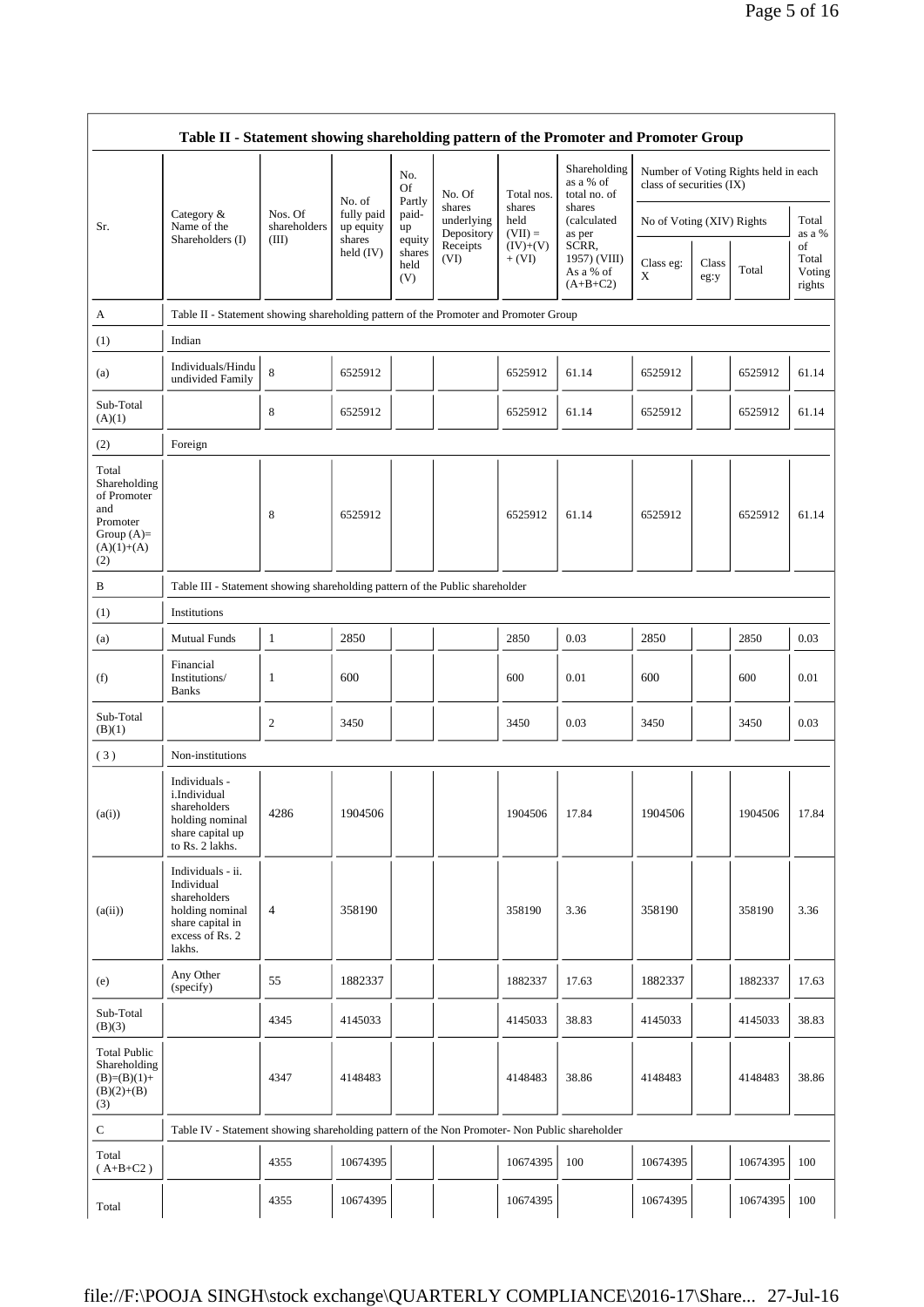| --<br>. |  |  |  |  |  |
|---------|--|--|--|--|--|
|         |  |  |  |  |  |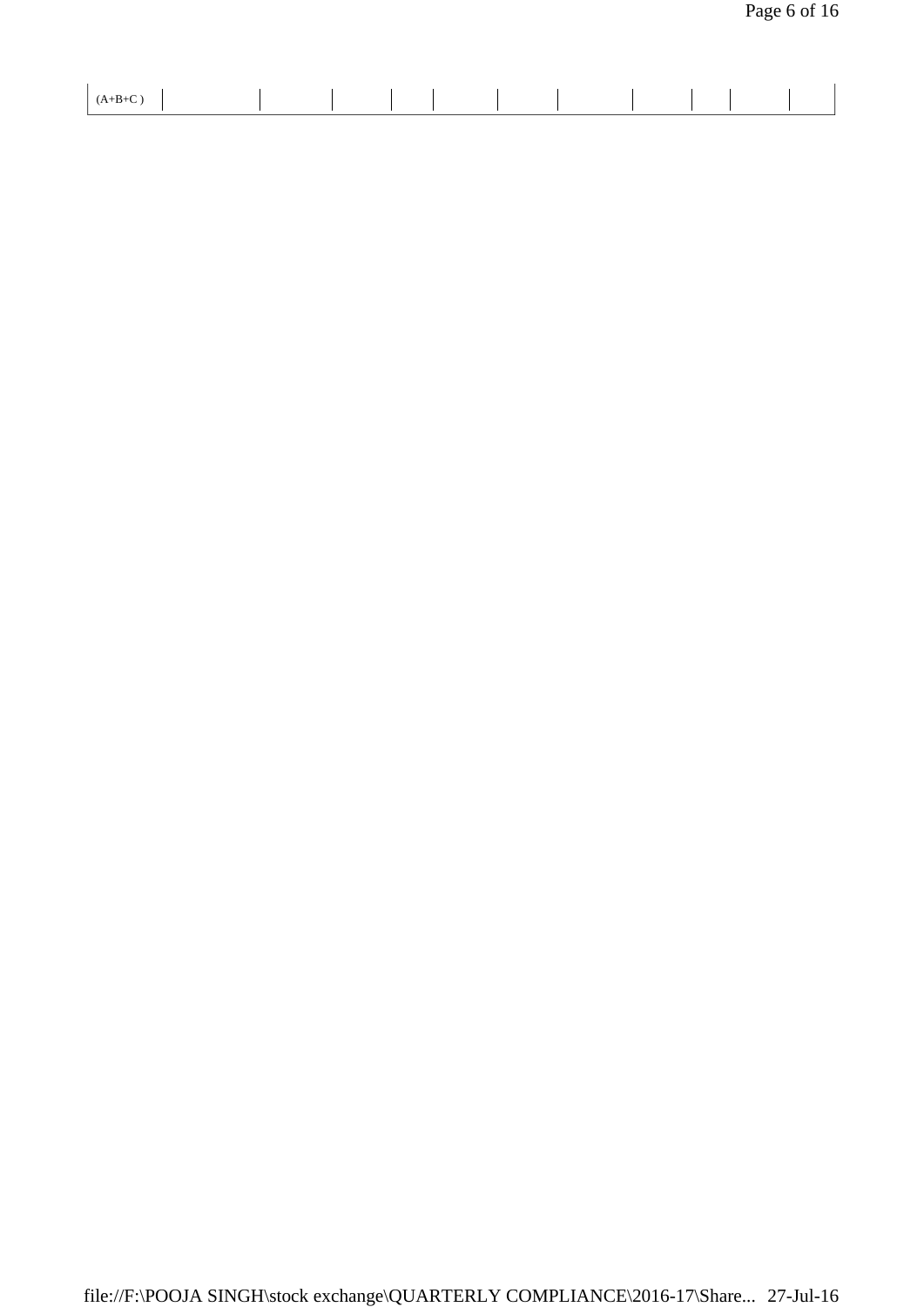|                                                                                         |                                                      |                                                                                                                                     |                                                                                                            | Table II - Statement showing shareholding pattern of the Promoter and Promoter Group          |                                          |                                                    |                                                                               |                                                    |                                |
|-----------------------------------------------------------------------------------------|------------------------------------------------------|-------------------------------------------------------------------------------------------------------------------------------------|------------------------------------------------------------------------------------------------------------|-----------------------------------------------------------------------------------------------|------------------------------------------|----------------------------------------------------|-------------------------------------------------------------------------------|----------------------------------------------------|--------------------------------|
| Sr.                                                                                     | No. Of<br><b>Shares</b><br>Underlying<br>Outstanding | No. Of Shares<br>No. of<br>Underlying<br><b>Shares</b><br>Outstanding<br>convertible<br>Underlying<br>Outstanding<br>securities and | Shareholding, as<br>a % assuming full<br>conversion of<br>convertible<br>securities (as a<br>percentage of |                                                                                               | Number of<br>Locked in<br>shares $(XII)$ |                                                    | Number of<br><b>Shares</b><br>pledged or<br>otherwise<br>encumbered<br>(XIII) | Number of<br>equity shares<br>held in              |                                |
|                                                                                         | convertible<br>securities (X)                        | Warrants<br>$(X_i)$                                                                                                                 | No. Of<br>Warrants (Xi)<br>(a)                                                                             | diluted share<br>capital) $(XI)$ =<br>$(VII)+(X)$ As a %<br>of $(A+B+C2)$                     | No.<br>(a)                               | As a %<br>of total<br><b>Shares</b><br>held<br>(b) | No.<br>(a)                                                                    | As a %<br>of total<br><b>Shares</b><br>held<br>(b) | dematerialized<br>form $(XIV)$ |
| A                                                                                       |                                                      |                                                                                                                                     |                                                                                                            | Table II - Statement showing shareholding pattern of the Promoter and Promoter Group          |                                          |                                                    |                                                                               |                                                    |                                |
| (1)                                                                                     | Indian                                               |                                                                                                                                     |                                                                                                            |                                                                                               |                                          |                                                    |                                                                               |                                                    |                                |
| (a)                                                                                     |                                                      |                                                                                                                                     |                                                                                                            | 61.14                                                                                         |                                          |                                                    |                                                                               |                                                    | 6525912                        |
| Sub-Total (A)<br>(1)                                                                    |                                                      |                                                                                                                                     |                                                                                                            | 61.14                                                                                         |                                          |                                                    |                                                                               |                                                    | 6525912                        |
| (2)                                                                                     | Foreign                                              |                                                                                                                                     |                                                                                                            |                                                                                               |                                          |                                                    |                                                                               |                                                    |                                |
| Total<br>Shareholding<br>of Promoter<br>and Promoter<br>Group $(A)=$<br>$(A)(1)+(A)(2)$ |                                                      |                                                                                                                                     |                                                                                                            | 61.14                                                                                         |                                          |                                                    |                                                                               |                                                    | 6525912                        |
| В                                                                                       |                                                      |                                                                                                                                     |                                                                                                            | Table III - Statement showing shareholding pattern of the Public shareholder                  |                                          |                                                    |                                                                               |                                                    |                                |
| (1)                                                                                     | Institutions                                         |                                                                                                                                     |                                                                                                            |                                                                                               |                                          |                                                    |                                                                               |                                                    |                                |
| (a)                                                                                     |                                                      |                                                                                                                                     |                                                                                                            | 0.03                                                                                          |                                          |                                                    |                                                                               |                                                    | $\mathbf{0}$                   |
| (f)                                                                                     |                                                      |                                                                                                                                     |                                                                                                            | 0.01                                                                                          |                                          |                                                    |                                                                               |                                                    | $\mathbf{0}$                   |
| Sub-Total (B)<br>(1)                                                                    |                                                      |                                                                                                                                     |                                                                                                            | 0.03                                                                                          |                                          |                                                    |                                                                               |                                                    | $\boldsymbol{0}$               |
| (3)                                                                                     | Non-institutions                                     |                                                                                                                                     |                                                                                                            |                                                                                               |                                          |                                                    |                                                                               |                                                    |                                |
| (a(i))                                                                                  |                                                      |                                                                                                                                     |                                                                                                            | 17.84                                                                                         |                                          |                                                    |                                                                               |                                                    | 998114                         |
| (a(ii))                                                                                 |                                                      |                                                                                                                                     |                                                                                                            | 3.36                                                                                          |                                          |                                                    |                                                                               |                                                    | 276440                         |
| (e)                                                                                     |                                                      |                                                                                                                                     |                                                                                                            | 17.63                                                                                         |                                          |                                                    |                                                                               |                                                    | 1803887                        |
| Sub-Total (B)<br>(3)                                                                    |                                                      |                                                                                                                                     |                                                                                                            | 38.83                                                                                         |                                          |                                                    |                                                                               |                                                    | 3078441                        |
| <b>Total Public</b><br>Shareholding<br>$(B)=(B)(1)+$<br>$(B)(2)+(B)(3)$                 |                                                      |                                                                                                                                     |                                                                                                            | 38.86                                                                                         |                                          |                                                    |                                                                               |                                                    | 3078441                        |
| $\mathbf C$                                                                             |                                                      |                                                                                                                                     |                                                                                                            | Table IV - Statement showing shareholding pattern of the Non Promoter- Non Public shareholder |                                          |                                                    |                                                                               |                                                    |                                |
| Total<br>$(A+B+C2)$                                                                     |                                                      |                                                                                                                                     |                                                                                                            | 100                                                                                           |                                          |                                                    |                                                                               |                                                    | 9604353                        |
| Total<br>$(A+B+C)$                                                                      |                                                      |                                                                                                                                     |                                                                                                            |                                                                                               |                                          |                                                    |                                                                               |                                                    | 9604353                        |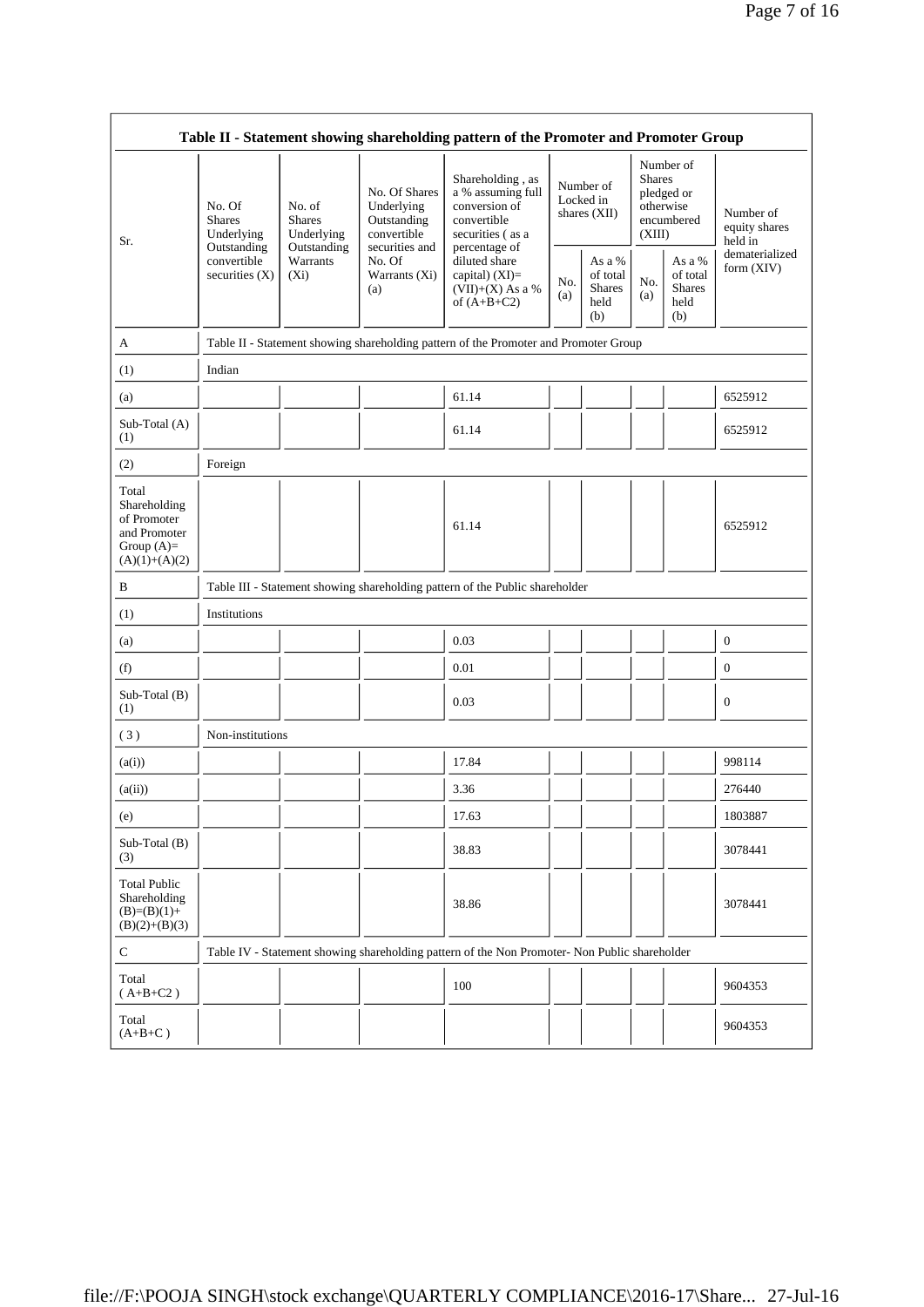|                                                                                                                                                                                                |                                                               |                    | <b>Individuals/Hindu undivided Family</b> |                                     |                      |                              |                         |
|------------------------------------------------------------------------------------------------------------------------------------------------------------------------------------------------|---------------------------------------------------------------|--------------------|-------------------------------------------|-------------------------------------|----------------------|------------------------------|-------------------------|
| Searial No.<br>Name of the<br>Shareholders                                                                                                                                                     | $\mathbf{1}$<br>ANJU                                          | 2<br><b>DDEPAK</b> | 3<br><b>SHRADDHA</b>                      | $\overline{4}$<br><b>VINIT MODI</b> | 5<br><b>ABHISHEK</b> | 6<br><b>NIRMAL</b><br>MODI & | $\tau$<br><b>NIRMAL</b> |
| (I)                                                                                                                                                                                            | <b>AGARWAL</b>                                                | <b>AGARWAL</b>     | MODI                                      |                                     | MODI                 | SONS (HUF)                   | MODI                    |
| PAN(II)                                                                                                                                                                                        | ABRPA7045B                                                    | ADBPA0886G         | ANHPM6892Q                                | ANHPM6891P                          | ANGPM9469C           | AABHN4792H                   | AETPM2635L              |
| No. of fully<br>paid up equity<br>shares held<br>(IV)                                                                                                                                          | 30000                                                         | 120637             | 195250                                    | 286065                              | 397278               | 412500                       | 1800558                 |
| No. Of Partly<br>paid-up equity<br>shares held<br>(V)                                                                                                                                          |                                                               |                    |                                           |                                     |                      |                              |                         |
| No. Of shares<br>underlying<br>Depository<br>Receipts (VI)                                                                                                                                     |                                                               |                    |                                           |                                     |                      |                              |                         |
| Total nos.<br>shares held<br>$(VII) = (IV) +$<br>$(V)+(VI)$                                                                                                                                    | 30000                                                         | 120637             | 195250                                    | 286065                              | 397278               | 412500                       | 1800558                 |
| Shareholding<br>as a % of total<br>no. of shares<br>(calculated as<br>per SCRR,<br>1957) (VIII)<br>As a % of<br>$(A+B+C2)$                                                                     | 0.28                                                          | 1.13               | 1.83                                      | 2.68                                | 3.72                 | 3.86                         | 16.87                   |
|                                                                                                                                                                                                | Number of Voting Rights held in each class of securities (IX) |                    |                                           |                                     |                      |                              |                         |
| Class eg:X                                                                                                                                                                                     | 30000                                                         | 120637             | 195250                                    | 286065                              | 397278               | 412500                       | 1800558                 |
| Class eg:y                                                                                                                                                                                     |                                                               |                    |                                           |                                     |                      |                              |                         |
| Total                                                                                                                                                                                          | 30000                                                         | 120637             | 195250                                    | 286065                              | 397278               | 412500                       | 1800558                 |
| Total as a %<br>of Total<br>Voting rights                                                                                                                                                      | 0.28                                                          | 1.13               | 1.83                                      | 2.68                                | 3.72                 | 3.86                         | 16.87                   |
| No. Of Shares<br>Underlying<br>Outstanding<br>convertible<br>securities (X)                                                                                                                    |                                                               |                    |                                           |                                     |                      |                              |                         |
| No. of Shares<br>Underlying<br>Outstanding<br>Warrants (Xi)                                                                                                                                    |                                                               |                    |                                           |                                     |                      |                              |                         |
| No. Of Shares<br>Underlying<br>Outstanding<br>convertible<br>securities and<br>No. Of<br>Warrants (Xi)<br>(a)                                                                                  |                                                               |                    |                                           |                                     |                      |                              |                         |
| Shareholding,<br>as a %<br>assuming full<br>conversion of<br>convertible<br>securities (as a<br>percentage of<br>diluted share<br>capital) (XI)=<br>$(VII)+(Xi)(a)$<br>As a % of<br>$(A+B+C2)$ | 0.28                                                          | 1.13               | 1.83                                      | 2.68                                | 3.72                 | 3.86                         | 16.87                   |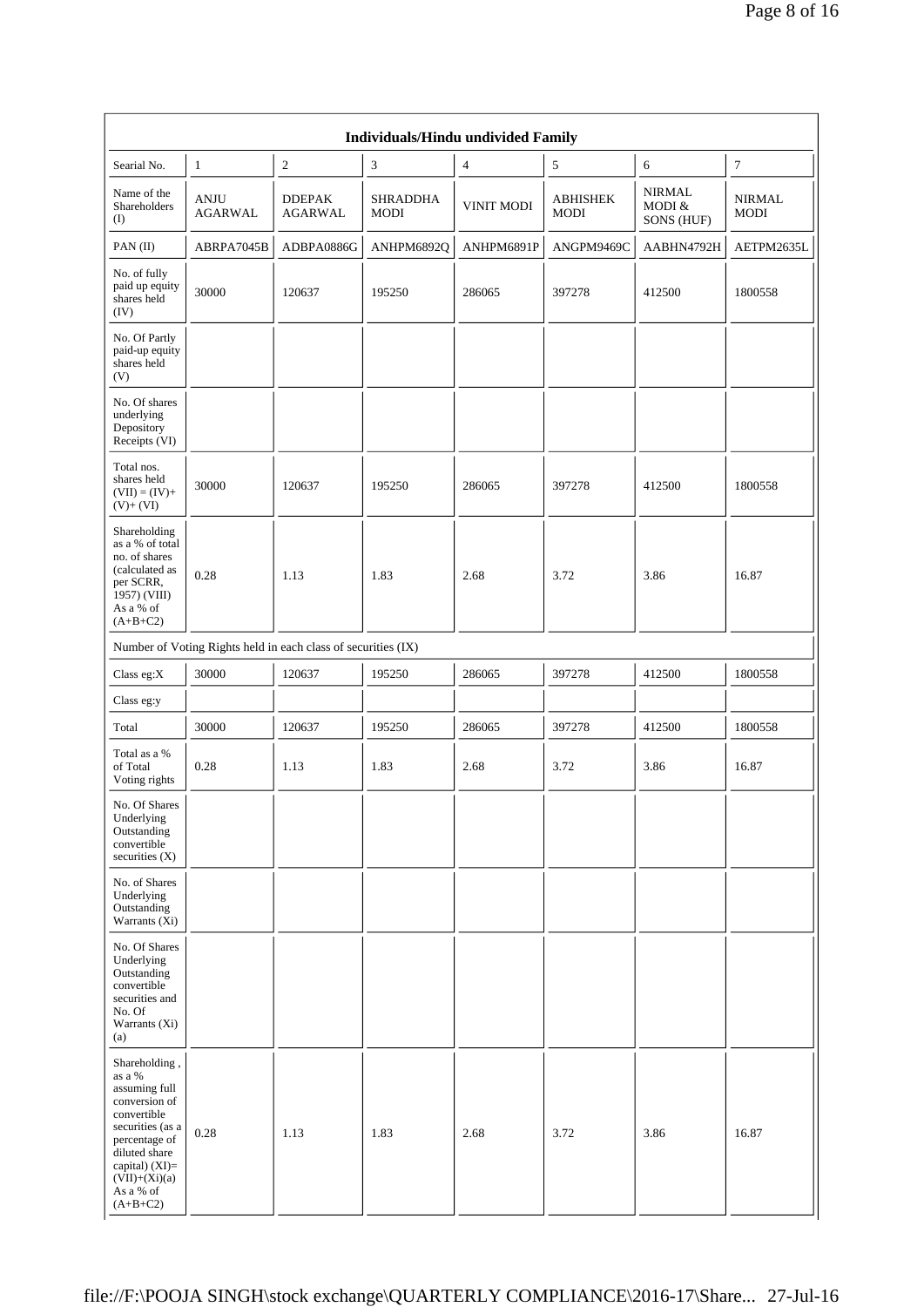| No. $(a)$                                                               |                              |                                                         |        |        |        |        |         |
|-------------------------------------------------------------------------|------------------------------|---------------------------------------------------------|--------|--------|--------|--------|---------|
| As a % of<br>total Shares<br>$\text{held}(\text{b})$                    |                              |                                                         |        |        |        |        |         |
|                                                                         |                              | Number of Shares pledged or otherwise encumbered (XIII) |        |        |        |        |         |
| No. $(a)$                                                               |                              |                                                         |        |        |        |        |         |
| As a % of<br>total Shares<br>$\text{held}(\text{b})$                    |                              |                                                         |        |        |        |        |         |
| Number of<br>equity shares<br>held in<br>dematerialized<br>form $(XIV)$ | 30000                        | 120637                                                  | 195250 | 286065 | 397278 | 412500 | 1800558 |
|                                                                         | Reason for not providing PAN |                                                         |        |        |        |        |         |
| Reason for<br>not providing<br>PAN                                      |                              |                                                         |        |        |        |        |         |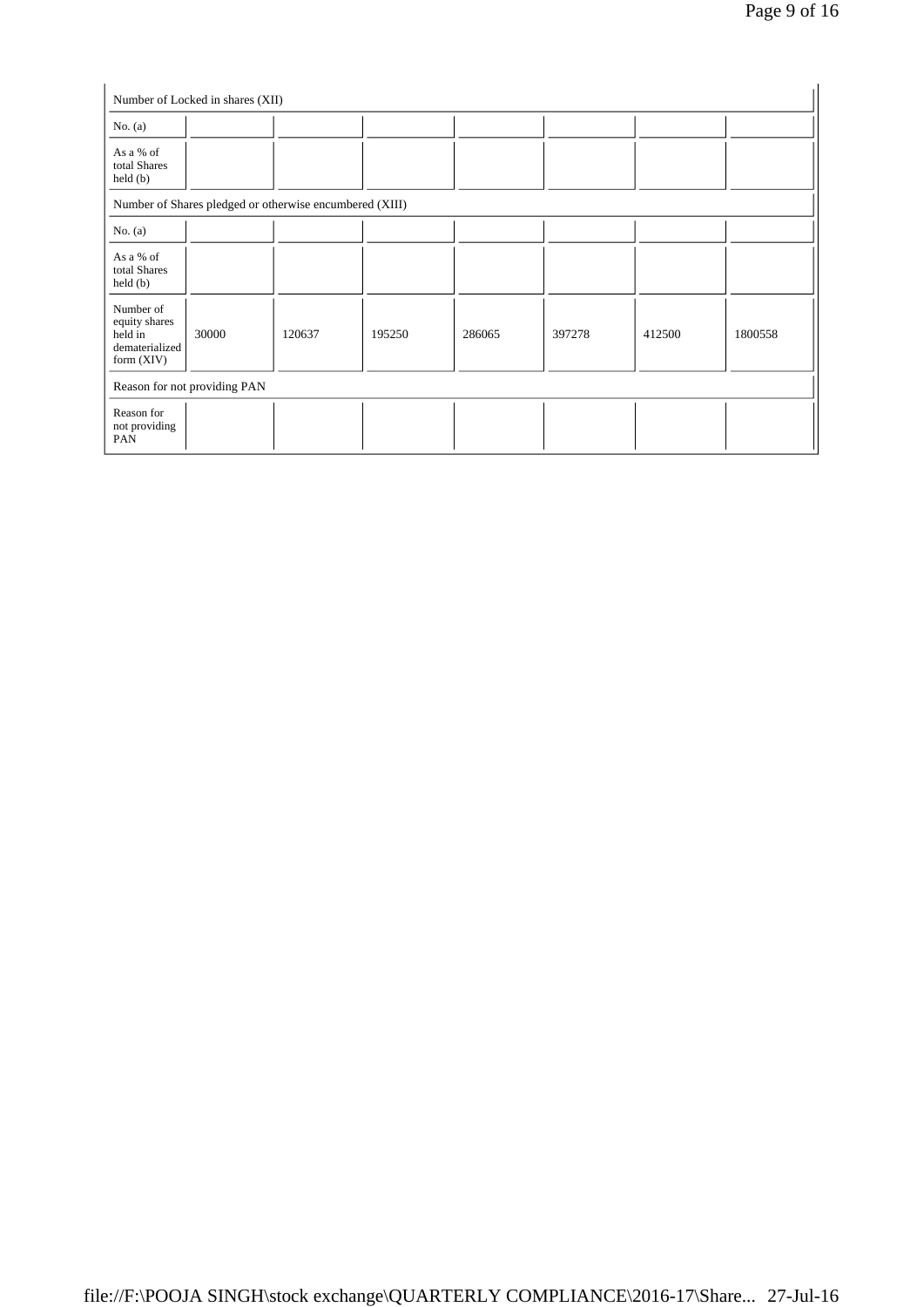|                                                                                                                                                                                           | Individuals/Hindu undivided Family                            |                       |
|-------------------------------------------------------------------------------------------------------------------------------------------------------------------------------------------|---------------------------------------------------------------|-----------------------|
| Searial No.                                                                                                                                                                               | $8\,$                                                         |                       |
| Name of the<br>Shareholders (I)                                                                                                                                                           | <b>SANGEETA MODI</b>                                          | Click here to go back |
| PAN(II)                                                                                                                                                                                   | ADNPM2410L                                                    | Total                 |
| No. of fully paid<br>up equity shares<br>held (IV)                                                                                                                                        | 3283624                                                       | 6525912               |
| No. Of Partly paid-<br>up equity shares<br>$\text{held} (V)$                                                                                                                              |                                                               |                       |
| No. Of shares<br>underlying<br>Depository<br>Receipts (VI)                                                                                                                                |                                                               |                       |
| Total nos. shares<br>held $(VII) = (IV) +$<br>$(V)$ + $(VI)$                                                                                                                              | 3283624                                                       | 6525912               |
| Shareholding as a<br>% of total no. of<br>shares (calculated<br>as per SCRR,<br>1957) (VIII) As a<br>% of $(A+B+C2)$                                                                      | 30.76                                                         | 61.14                 |
|                                                                                                                                                                                           | Number of Voting Rights held in each class of securities (IX) |                       |
| Class eg:X                                                                                                                                                                                | 3283624                                                       | 6525912               |
| Class eg:y                                                                                                                                                                                |                                                               |                       |
| Total                                                                                                                                                                                     | 3283624                                                       | 6525912               |
| Total as a % of<br><b>Total Voting rights</b>                                                                                                                                             | 30.76                                                         | 61.14                 |
| No. Of Shares<br>Underlying<br>Outstanding<br>convertible<br>securities $(X)$                                                                                                             |                                                               |                       |
| No. of Shares<br>Underlying<br>Outstanding<br>Warrants (Xi)                                                                                                                               |                                                               |                       |
| No. Of Shares<br>Underlying<br>Outstanding<br>convertible<br>securities and No.<br>Of Warrants (Xi)<br>(a)                                                                                |                                                               |                       |
| Shareholding, as a<br>% assuming full<br>conversion of<br>convertible<br>securities (as a<br>percentage of<br>diluted share<br>capital) (XI)= (VII)<br>$+(Xi)(a)$ As a % of<br>$(A+B+C2)$ | 30.76                                                         | 61.14                 |
| Number of Locked in shares (XII)                                                                                                                                                          |                                                               |                       |
| No. $(a)$                                                                                                                                                                                 |                                                               |                       |
| As a % of total<br>Shares held (b)                                                                                                                                                        |                                                               |                       |
|                                                                                                                                                                                           | Number of Shares pledged or otherwise encumbered (XIII)       |                       |
|                                                                                                                                                                                           |                                                               |                       |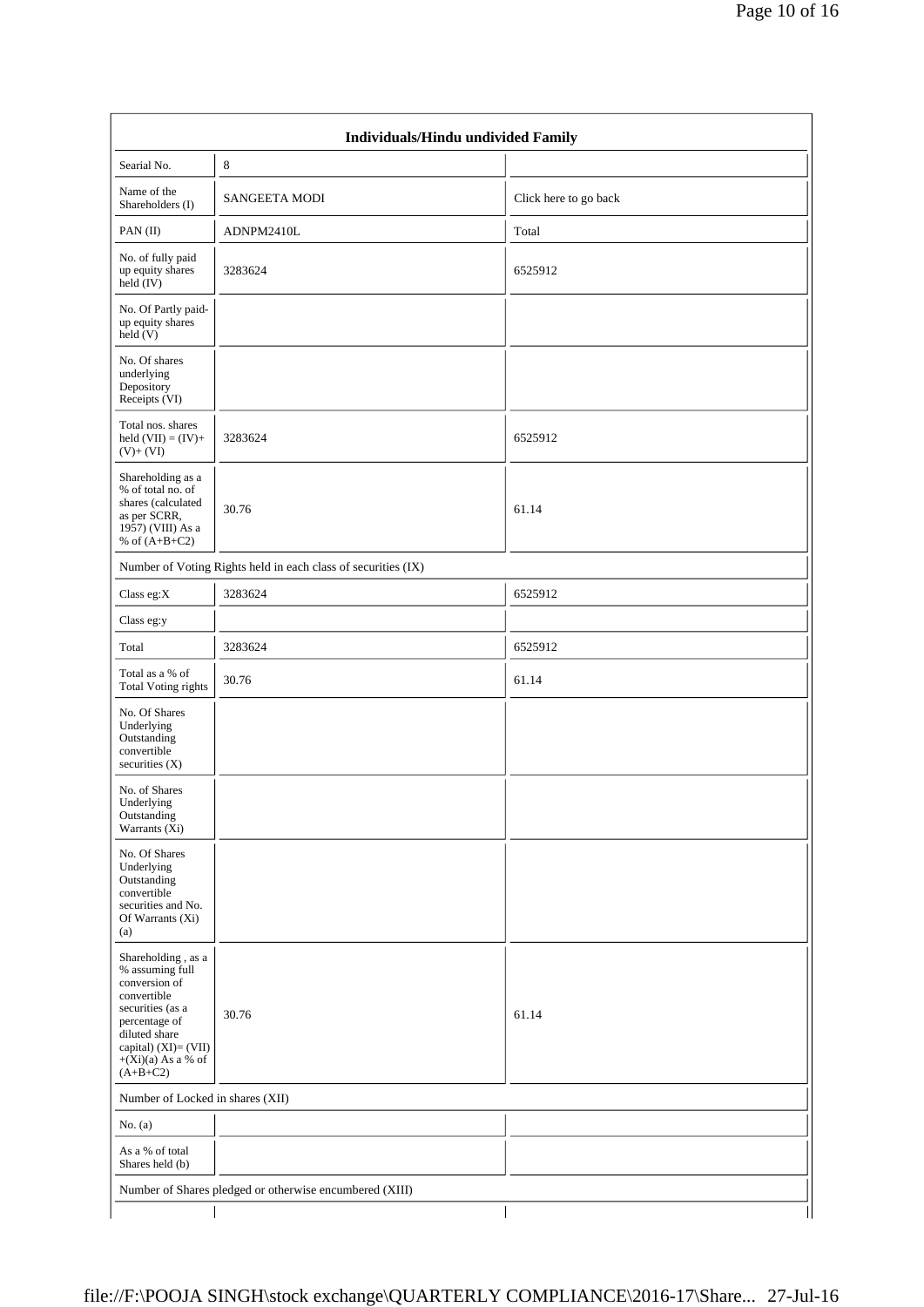| No. $(a)$                                                            |         |         |  |
|----------------------------------------------------------------------|---------|---------|--|
| As a % of total<br>Shares held (b)                                   |         |         |  |
| Number of equity<br>shares held in<br>dematerialized<br>form $(XIV)$ | 3283624 | 6525912 |  |
| Reason for not providing PAN                                         |         |         |  |
| Reason for not<br>providing PAN                                      |         |         |  |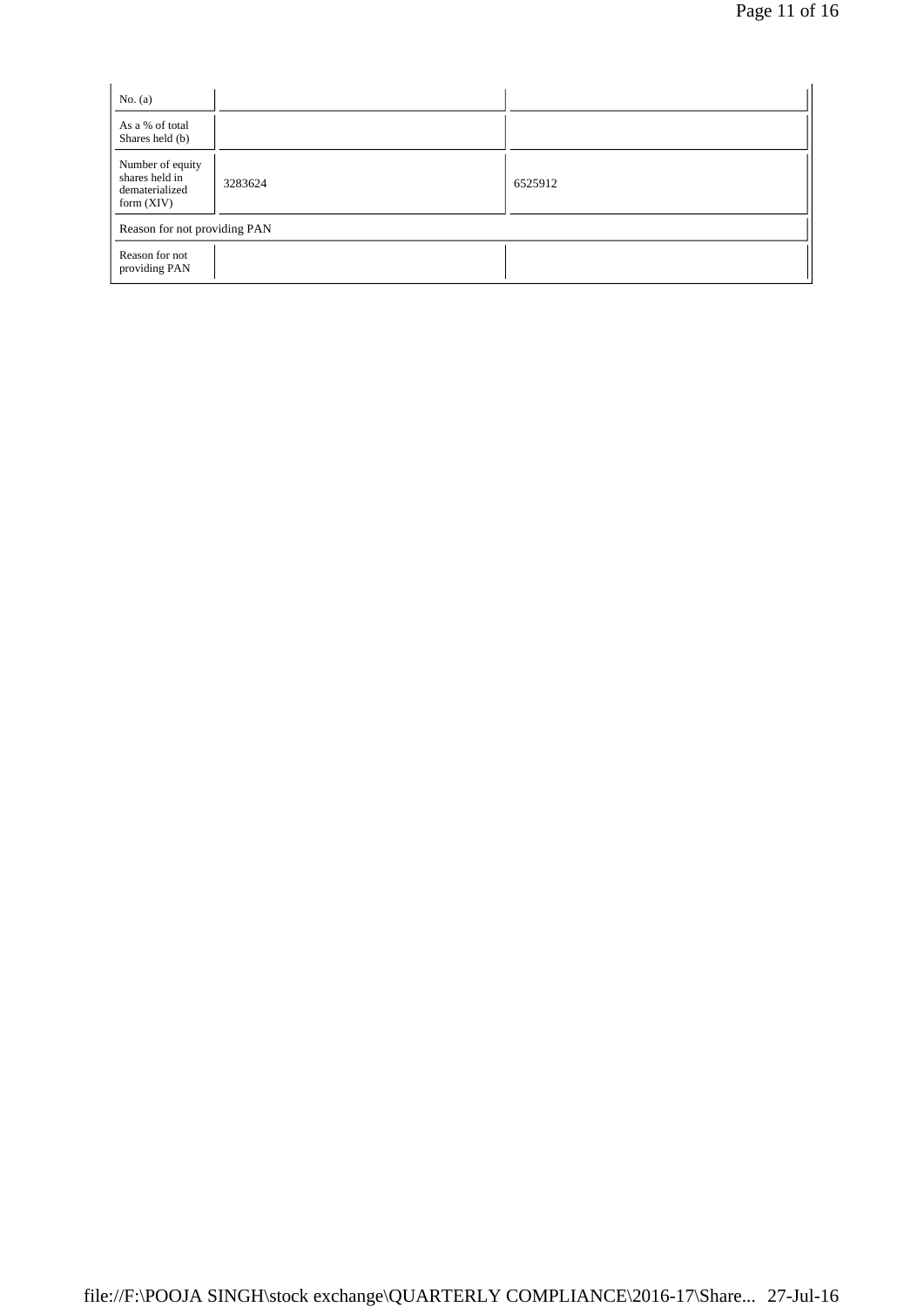| Searial No.                                                                                                                                                                           | $\mathbf{1}$      |                       |
|---------------------------------------------------------------------------------------------------------------------------------------------------------------------------------------|-------------------|-----------------------|
| Name of the<br>Shareholders (I)                                                                                                                                                       | <b>NEETU MODI</b> | Click here to go back |
| PAN(II)                                                                                                                                                                               | APZPM8380F        | Total                 |
| No. of fully paid<br>up equity shares<br>$held$ (IV)                                                                                                                                  | 258497            | 258497                |
| No. Of Partly paid-<br>up equity shares<br>held(V)                                                                                                                                    |                   |                       |
| No. Of shares<br>underlying<br>Depository<br>Receipts (VI)                                                                                                                            |                   |                       |
| Total nos. shares<br>held $(VII) = (IV) +$<br>$(V)+(VI)$                                                                                                                              | 258497            | 258497                |
| Shareholding as a<br>% of total no. of<br>shares (calculated<br>as per SCRR,<br>1957) (VIII) As a<br>% of $(A+B+C2)$                                                                  | 2.42              | 2.42                  |
| Number of Voting Rights held in each class of securities (IX)                                                                                                                         |                   |                       |
| Class eg: X                                                                                                                                                                           | 258497            | 258497                |
| Class eg:y                                                                                                                                                                            |                   |                       |
| Total                                                                                                                                                                                 | 258497            | 258497                |
| Total as a % of<br>Total Voting rights                                                                                                                                                | 2.42              | 2.42                  |
| No. Of Shares<br>Underlying<br>Outstanding<br>convertible<br>securities (X)                                                                                                           |                   |                       |
| No. of Shares<br>Underlying<br>Outstanding<br>Warrants $(X_i)$                                                                                                                        |                   |                       |
| No. Of Shares<br>Underlying<br>Outstanding<br>convertible<br>securities and No.<br>Of Warrants (Xi)<br>(a)                                                                            |                   |                       |
| Shareholding, as a<br>% assuming full<br>conversion of<br>convertible<br>securities (as a<br>percentage of<br>diluted share<br>capital) (XI)= (VII)<br>$+(X)$ As a % of<br>$(A+B+C2)$ | 2.42              | 2.42                  |
| Number of Locked in shares (XII)                                                                                                                                                      |                   |                       |
| No. $(a)$                                                                                                                                                                             |                   |                       |
| As a % of total<br>Shares held (b)                                                                                                                                                    |                   |                       |
| Number of equity<br>shares held in                                                                                                                                                    |                   |                       |

<u> 1989 - Johann Stein, mars an deutscher Stein († 1989)</u>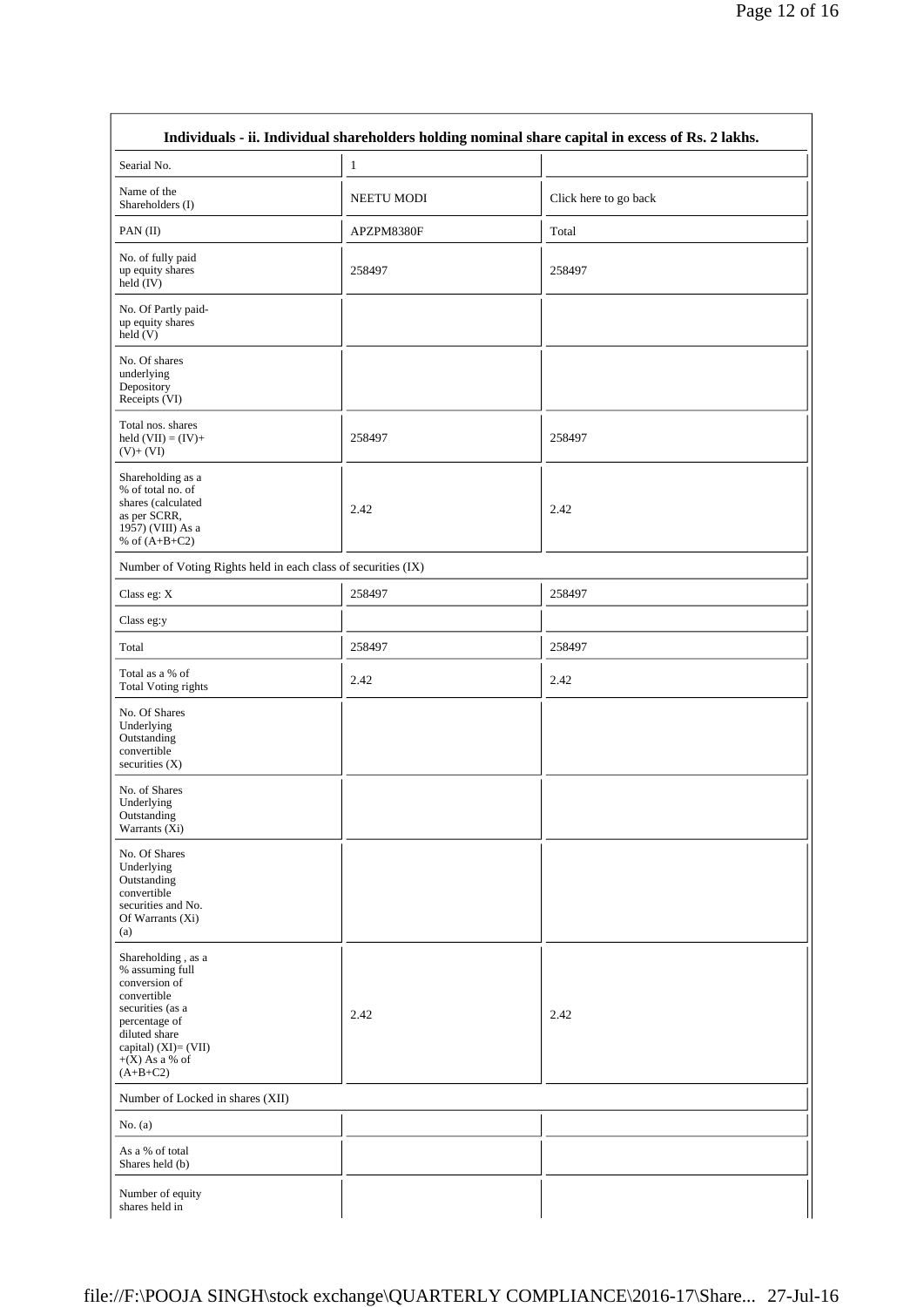| dematerialized<br>form $(XIV)$  | 202247 | 202247 |  |  |
|---------------------------------|--------|--------|--|--|
| Reason for not providing PAN    |        |        |  |  |
| Reason for not<br>providing PAN |        |        |  |  |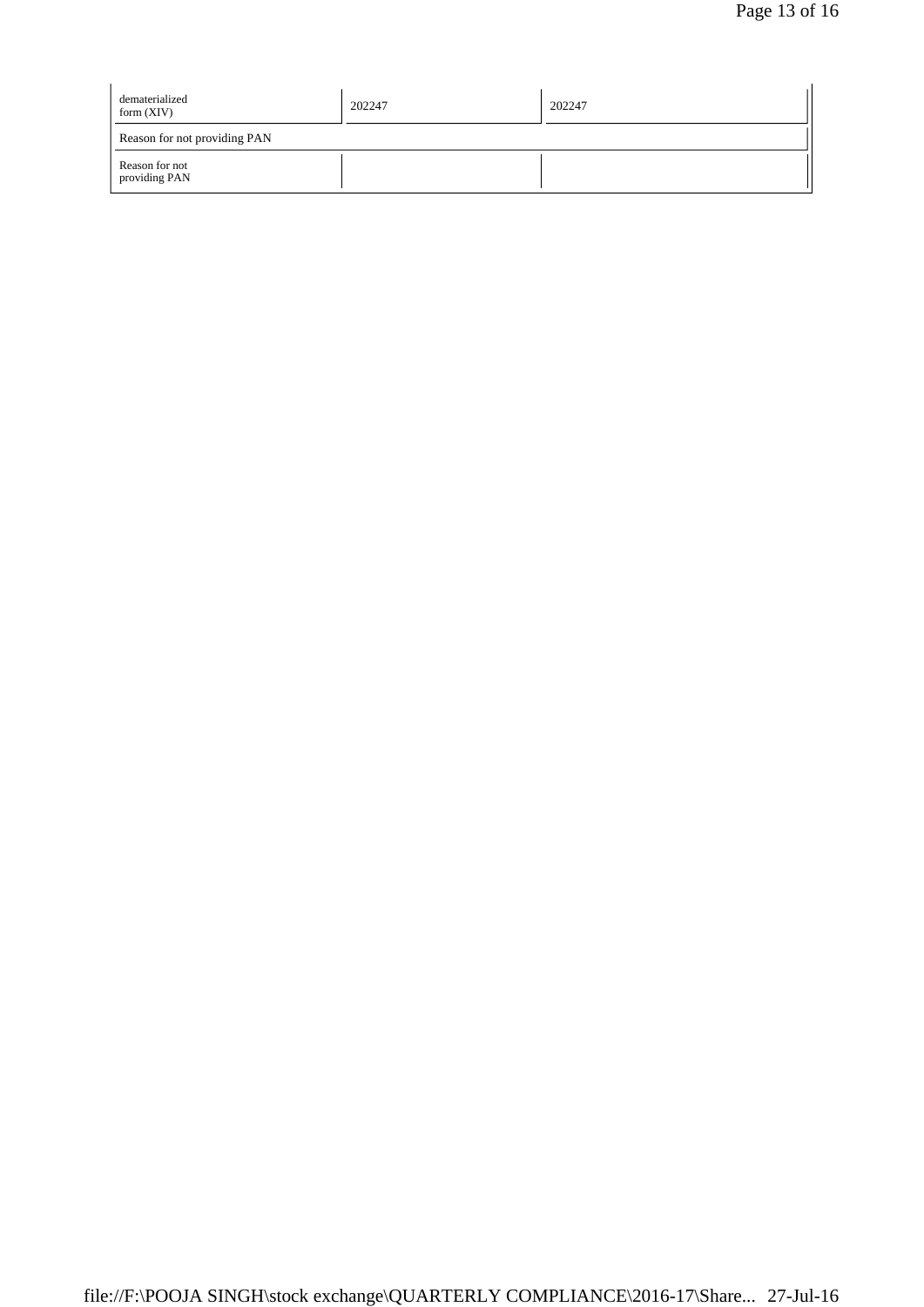| Any Other (specify)                                                                                                                                                                      |                                                               |                                        |                       |  |  |
|------------------------------------------------------------------------------------------------------------------------------------------------------------------------------------------|---------------------------------------------------------------|----------------------------------------|-----------------------|--|--|
| Searial No.                                                                                                                                                                              | $\mathbf{1}$                                                  | $\mathfrak{2}$                         |                       |  |  |
| Category                                                                                                                                                                                 | <b>Bodies Corporate</b>                                       | <b>Bodies Corporate</b>                |                       |  |  |
| Category / More<br>than 1 percentage                                                                                                                                                     | More than 1 percentage of shareholding                        | More than 1 percentage of shareholding |                       |  |  |
| Name of the<br>Shareholders (I)                                                                                                                                                          | FLEXIR IMPEX PVT LTD                                          | AIM CREDIT CAPITAL PVT LTD             | Click here to go back |  |  |
| PAN(II)                                                                                                                                                                                  | AAACF3674J                                                    | AACCA2464R                             | Total                 |  |  |
| No. of the<br>Shareholders (I)                                                                                                                                                           | $\mathbf{1}$                                                  | $\mathbf{1}$                           | 0                     |  |  |
| No. of fully paid<br>up equity shares<br>held (IV)                                                                                                                                       | 696167                                                        | 974712                                 | 0                     |  |  |
| No. Of Partly paid-<br>up equity shares<br>held(V)                                                                                                                                       |                                                               |                                        |                       |  |  |
| No. Of shares<br>underlying<br>Depository<br>Receipts (VI)                                                                                                                               |                                                               |                                        |                       |  |  |
| Total nos. shares<br>held $(VII) = (IV) +$<br>$(V)+(VI)$                                                                                                                                 | 696167                                                        | 974712                                 | $\boldsymbol{0}$      |  |  |
| Shareholding as a<br>% of total no. of<br>shares (calculated<br>as per SCRR,<br>1957) (VIII) As a<br>% of $(A+B+C2)$                                                                     | 6.52                                                          | 9.13                                   | $\boldsymbol{0}$      |  |  |
|                                                                                                                                                                                          | Number of Voting Rights held in each class of securities (IX) |                                        |                       |  |  |
| Class eg: X                                                                                                                                                                              | 696167                                                        | 974712                                 | $\boldsymbol{0}$      |  |  |
| Class eg:y                                                                                                                                                                               |                                                               |                                        |                       |  |  |
| Total                                                                                                                                                                                    | 696167                                                        | 974712                                 | $\mathbf{0}$          |  |  |
| Total as a % of<br><b>Total Voting rights</b>                                                                                                                                            | 6.52                                                          | 9.13                                   | 0                     |  |  |
| No. Of Shares<br>Underlying<br>Outstanding<br>convertible<br>securities $(X)$                                                                                                            |                                                               |                                        |                       |  |  |
| No. of Shares<br>Underlying<br>Outstanding<br>Warrants (Xi)                                                                                                                              |                                                               |                                        |                       |  |  |
| No. Of Shares<br>Underlying<br>Outstanding<br>convertible<br>securities and No.<br>Of Warrants (Xi)<br>(a)                                                                               |                                                               |                                        |                       |  |  |
| Shareholding, as a<br>% assuming full<br>conversion of<br>convertible<br>securities (as a<br>percentage of<br>diluted share<br>capital) $(XI) = (VII)$<br>$+(X)$ As a % of<br>$(A+B+C2)$ | 6.52                                                          | 9.13                                   | $\mathbf{0}$          |  |  |
| Number of Locked in shares (XII)                                                                                                                                                         |                                                               |                                        |                       |  |  |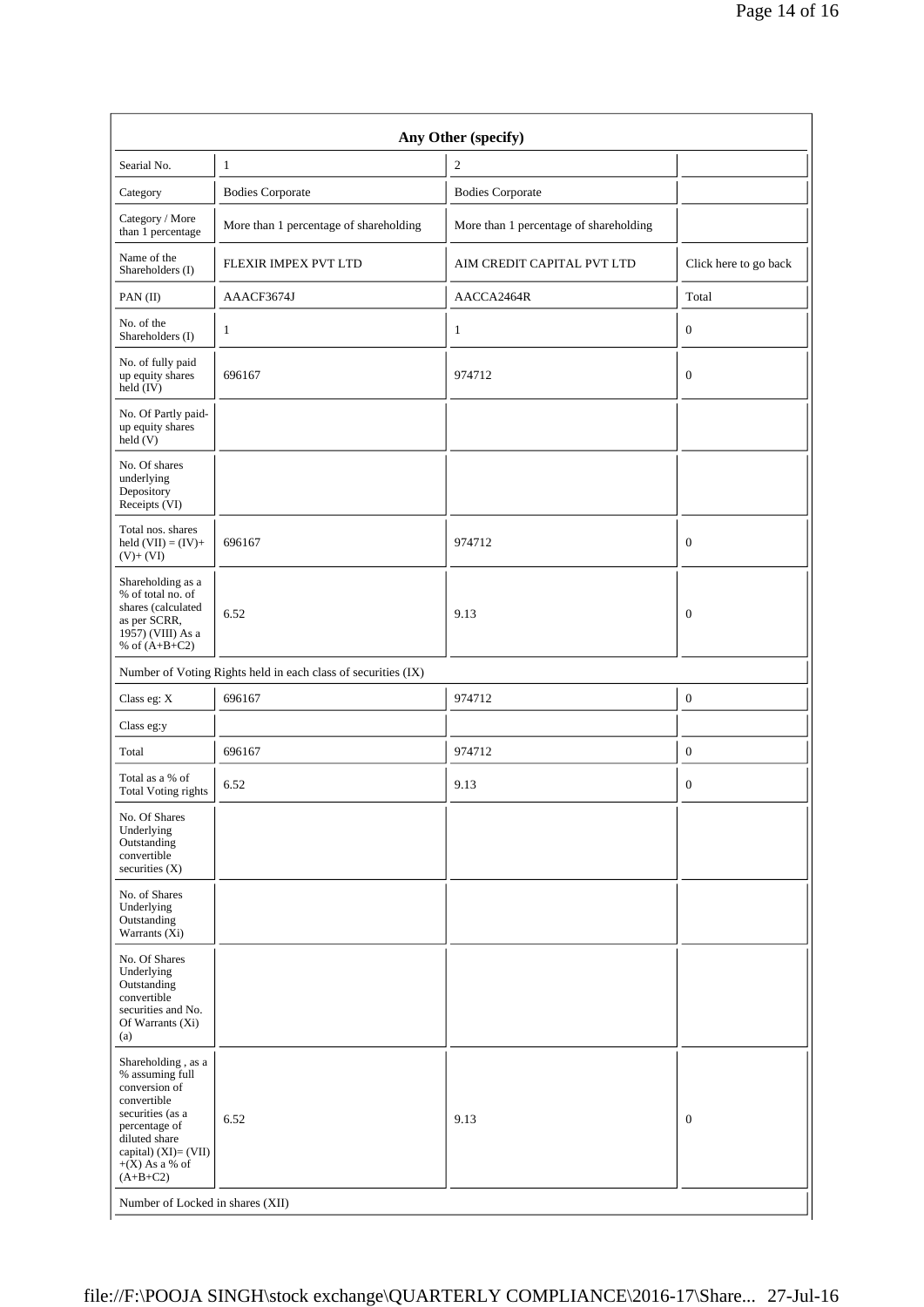| No. $(a)$                                                            |        |        |          |
|----------------------------------------------------------------------|--------|--------|----------|
| As a % of total<br>Shares held (b)                                   |        |        |          |
| Number of equity<br>shares held in<br>dematerialized<br>form $(XIV)$ | 696167 | 974712 | $\theta$ |
| Reason for not providing PAN                                         |        |        |          |
| Reason for not<br>providing PAN                                      |        |        |          |